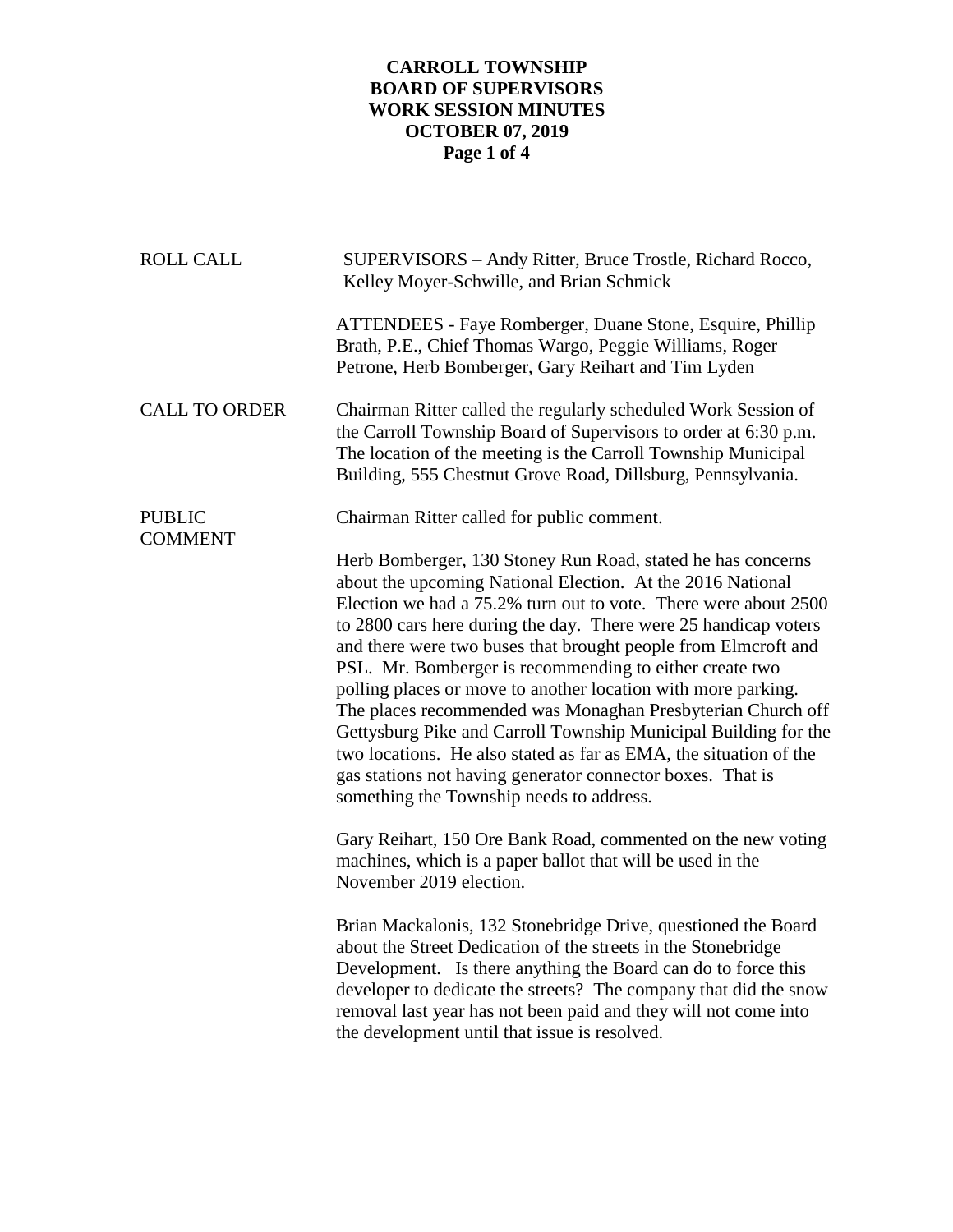## **CARROLL TOWNSHIP BOARD OF SUPERVISORS WORK SESSION MINUTES OCTOBER 07, 2019 Page 2 of 4**

AGENDA

ITEMS TO BE The following items were discussed and are to be placed on the PLACED ON THE October 14, 2019 Board of Supervisors Meeting Agenda for OCTOBER 14, 2019 further discussion and for action:

- 1. Update on Letter from Karissa Murdock 101 Maple Street – requesting public sewer hookup – Only if we receive an Agreement from Dillsburg Area Authority
- 2. Outstanding Street Dedications for 2019 It was the consensus of the Board to continue with the Grantham Crossing Street Dedication for 2019. Windy Heights Phase 1, Equestrian Manor, and Locust Hill Farms will not be accepted until after March 2020 as per the Resolution. The check in the amount of \$3,289.83 is to be placed on the October Bill List to be returned to Windy Height Phase I developer. Grantham Crossing will be on the October 14, 2019 Agenda, but remove the other three developments. Phillip Brath, Township Engineer, is to send letters to Windy Heights Phase I, Equestrian Manor and Locust Hill Farms telling them that their street dedications will not be accepted for 2019. Also the letter will state the outstanding issues and a copy of our current Resolution concerning Street Dedication time lines. Roger Petrone was here tonight to discuss the street dedication for Grantham Crossing.
- 3. Proposals to do a Traffic Study at the intersection of Route 15 with Mountain Road and Harrisburg Street for a left hand turn arrow
- 4. Update Police Contract for Monaghan Township. The current contract ends December 31, 2019
- 5. Update Police Contract for Dillsburg Borough Approved by the Borough
- 6. Update on the Carroll Township Police Contract 2019 2021
- 7. Distribution of 2019 Fire Company Donation of \$95,000.00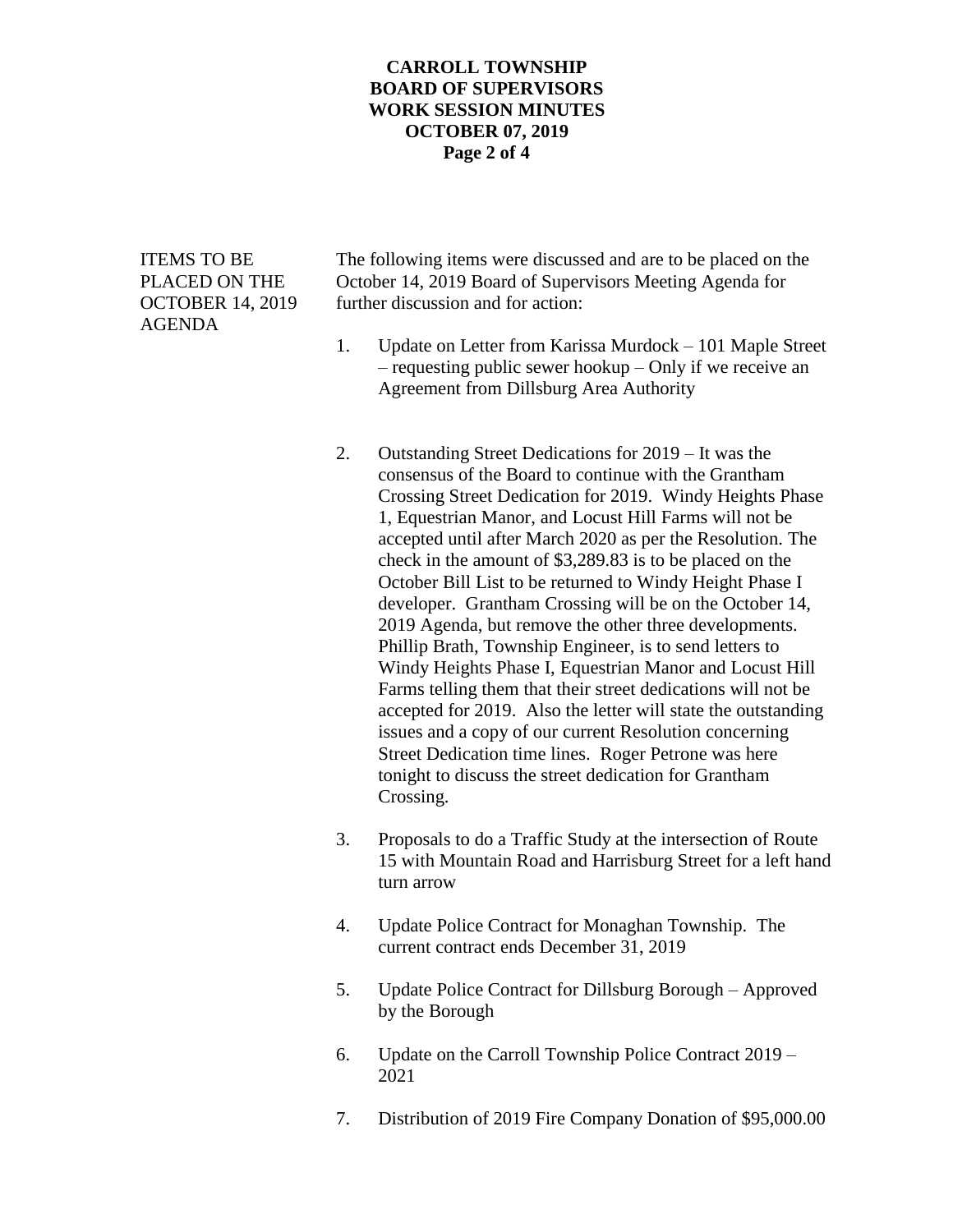## **CARROLL TOWNSHIP BOARD OF SUPERVISORS WORK SESSION MINUTES OCTOBER 07, 2019 Page 3 of 4**

| Geisinger Emergency Medical Service (GEMS) – Changes<br>SPCA of York County 2020 Animal Care and Housing<br>Police Department – 2014 Ford Taurus Car 34 has a blown<br>September 03, 2019 Board of Supervisors Work Session |
|-----------------------------------------------------------------------------------------------------------------------------------------------------------------------------------------------------------------------------|
|                                                                                                                                                                                                                             |
|                                                                                                                                                                                                                             |
|                                                                                                                                                                                                                             |
|                                                                                                                                                                                                                             |
|                                                                                                                                                                                                                             |
| September 09, 2019 Board of Supervisors Meeting Minutes                                                                                                                                                                     |
| Update on Chestnut Hollow detention pond repairs -<br>work is completed. Put on October Bill List for payment                                                                                                               |
| Update on the Appraisals for parcels in Carroll Township<br>for recreation land - Official offers to property owners. -<br>An offer is to be made on the Vernon and Ruth Albert                                             |
| Update on Letter from Karissa Murdock – 101 Maple Street<br>- request for public sewer hookup. If we have the DAA                                                                                                           |
| Update on Grantham Crossing - Jennifer Lane Street                                                                                                                                                                          |
| Update on the Appraisals for parcels in Carroll Township<br>for recreation land – Official offer for Vernon and Ruth                                                                                                        |
|                                                                                                                                                                                                                             |

4. RFP for Auditing Firms to do the 2019 Audit